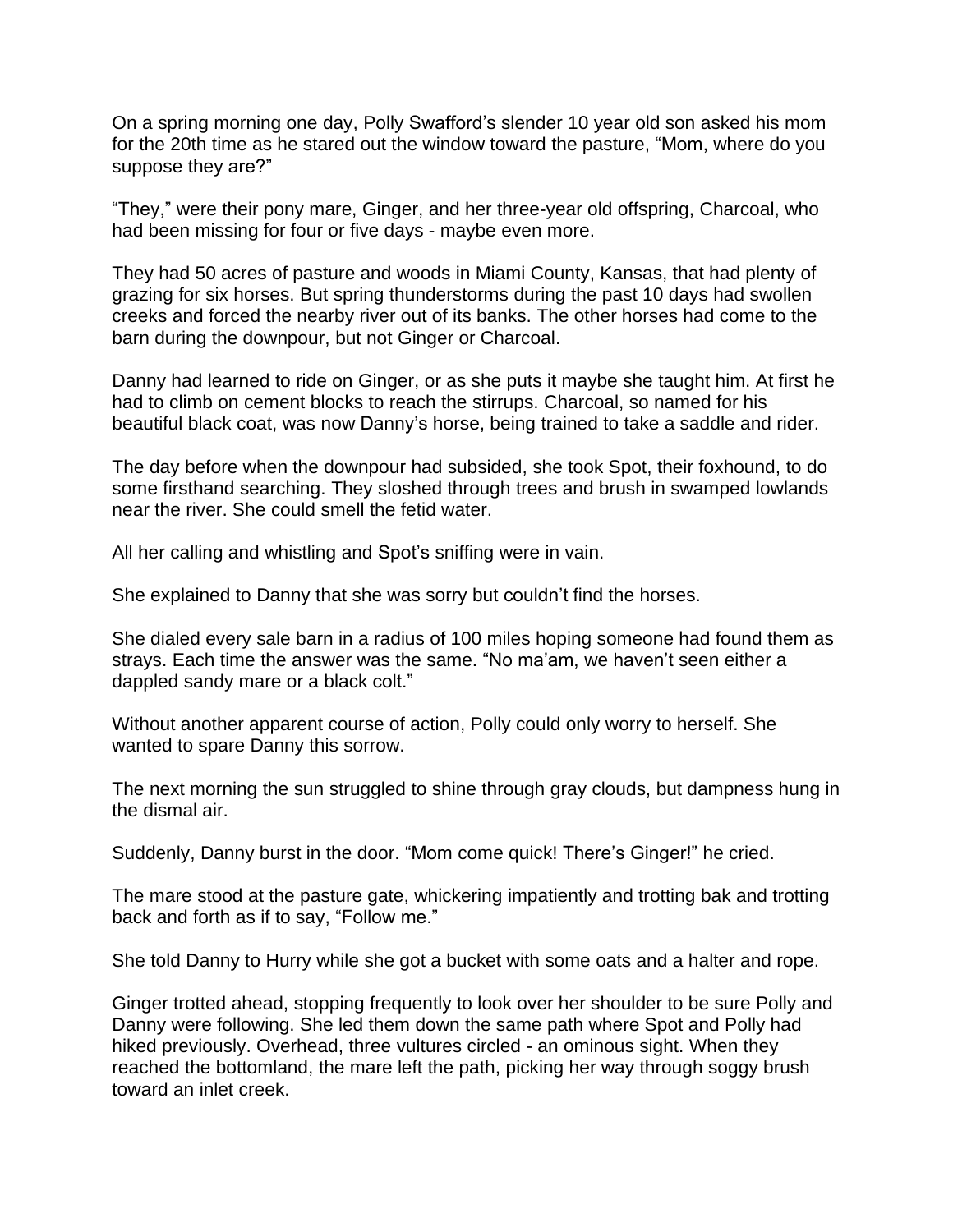Danny shouted that he saw Charcoal, and he was lying on his side, not moving. His right back leg was badly injured, bones protruding and skin blistered. His left leg was seared. Only lightning could have stripped away the hair on his legs, leaving long, ugly open sores. Flies swarmed about his legs.

Danny asked his mom with tears in his eyes how long she thought he had been lying there with no food and nobody to take care of him. His mom said probably several days but they would never know. Ginger had taken care of him though, warding off hungry coyotes. Or maybe that wild cat the neighbors saw Polly thought to herself.

Danny worried aloud what they could do now as there was no way to drive the pickup to where Charcoal was in the mud.

Polly told him the would just have to get him up and lead him out, trying to stay confident.

So with their cajoling and the lure of oats, Charcoal struggled valiantly, finally managing to stand unsteadily on three legs. Polly slipped the halter on him. His eyes were dull with pain, yet he was spunky enough to respond to their efforts. She realized that this was surely the force of life over death.

What a sight they must have been, Polly thought to herself - Ginger, her beautiful flaxen mane and tail mud-soaked and tangled; Danny with the bucket, marching up the rocky, slippery path through the woods; and Polly, steadying the injured colt, encouraging him to follow. The hike, ordinarily about 30 minutes in duration, took over 2 hours. Charcoal could only hop on three feet for a few yards and then rest, while Polly and Danny coaxed him to continue.

Polly cautioned that they couldn't let him stop, for if he went down again he would not make it.

A few more hops and Charcoal stumbled, but Danny helped to steady him. Polly said a prayer to help them save the horse.

They crossed the lakes grass covered dam with water lapping only a foot below, spurring Charcoal onward. The horses began to realize they were almost home.

Through the pasture, at least they straggled back to the barn. Relieved, Polly gave her son a big hug.

Although their bodies demanded rest, Danny started clearing a corner of the barn to create a stall for Charcoal and Ginger. Polly hurried to the phone to call the vet to come as soon as possible.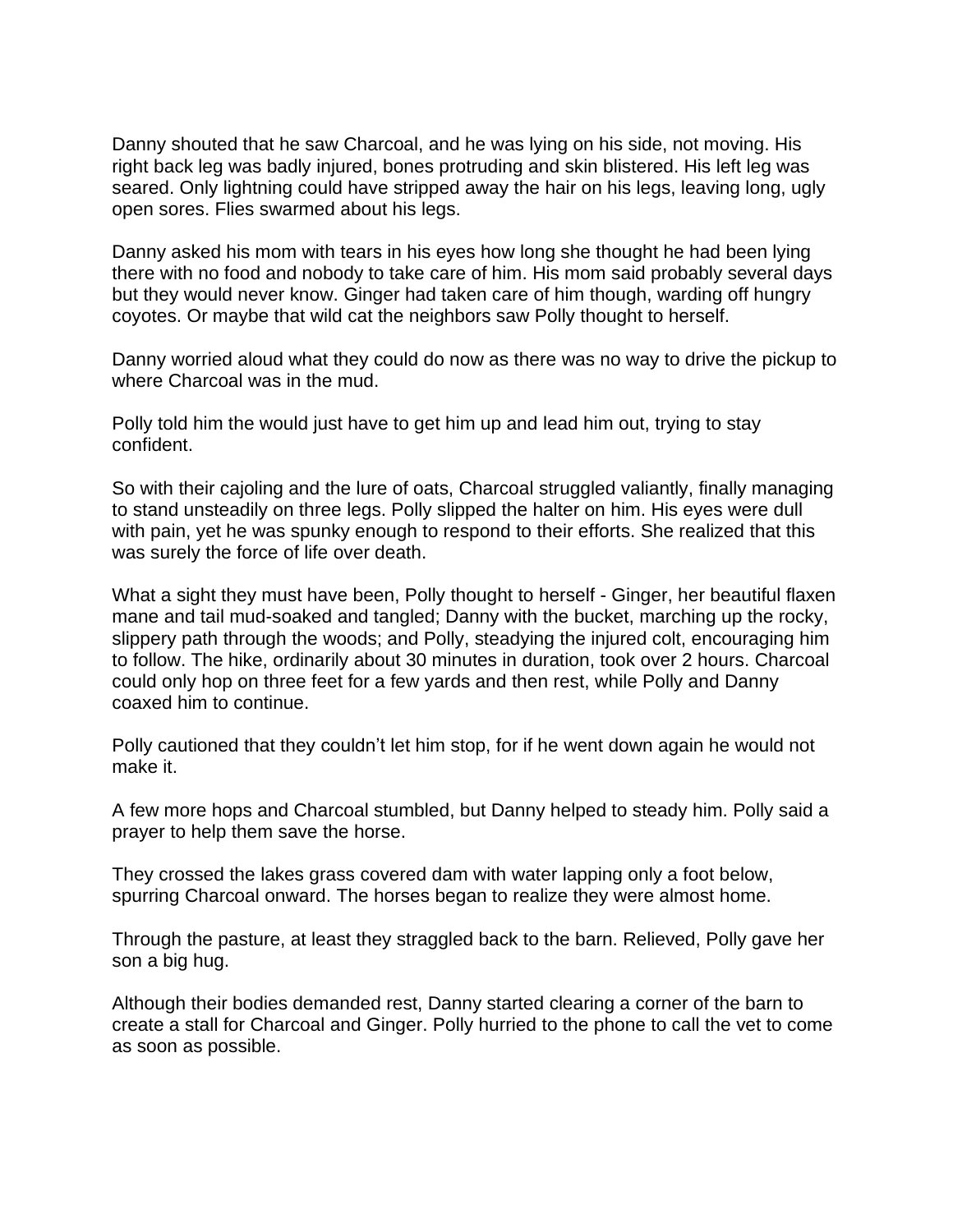After cleaning and medicating Charcoal's wounds, the vet said that he should heal, but they had to treat his legs every day for several weeks, maybe longer. He showed Danny how to apply the medication and cover the wounds.

Then he shook his head and said, "Mares usually detach themselves fro their offspring one they're weaned. It's a miracle that this mare, Ginger, who had Charcoal nearly three years ago - and even recently weaned her second foal - stayed with him through all the recent storms."

Danny smiled and said to the vet, "Haven't you heard the old proverb, 'God couldn't be everywhere and therefore he made mothers?"

How true that is, because in all of our lives, we need not only amazing moms and dads, but people to be shepherds, for we are so often lost, but also need to lead one another.

This weekend in our Gospel, we have the image of Jesus as the Good Shepherd of his flock. A few lines prior to where our Gospel begins Jesus describes Himself as the Good Shepherd, and we are probably familiar with the image of Christ carrying the sheep on his shoulders.

Like Charcoal, we suffer in life and can get lost, be it from things out of our control or through our own decisions. But through it all is the love of God that never leaves us. And it's so important to remember that when things seem overwhelming, or when we maybe feel like we've lost our way, God's love is always there. This is why we need to turn to Him always, and receive His mercy. But it's also why we need to trust the Church; note a bishop often holds a crosier, or staff, symbolizing how he is a shepherd. The Church is there to lead us and help us understand the faith, which is why faith formation is so important.

But with that, we also must remember too that while we are loved by God, this does not free us from suffering. In fact, sometimes being a believer means suffering increases, for such is what happens in a fallen world. John in our second reading has the vision of the multitude of those who stand before the Lamb holding palm branches while wearing white robes. These would be the martyrs, and up and down through the ages we have had so many, from Peter and Paul, to Thomas More to Maximilian Kolbe and others. The forces of evil tried to get them to be quiet, but they spoke up because they realized there was something greater that could not be defeated. So how about us? On the one hand, there is the suffering that comes from testifying to the truth. As Catholics, we testify to what is right, and whether its talking about why ending an unborn child's life is a grave moral evil, not joining in with the crowd who gossips or makes fun of people, or talking about why we go to Mass and live out our faith, there can be a cost to this. But we have to be aware that as the vultures were flying overhead where Charcoal was waiting to swoop down, so do the evils of the world want to swoop down and steal souls. The devil is working hard. As Jesus says, some want to steal the sheep to stop them from following Him. In the first reading from Acts, Paul and Barnabas proclaim the word of God, and some react by trying to persuade listeners to turn on Paul and